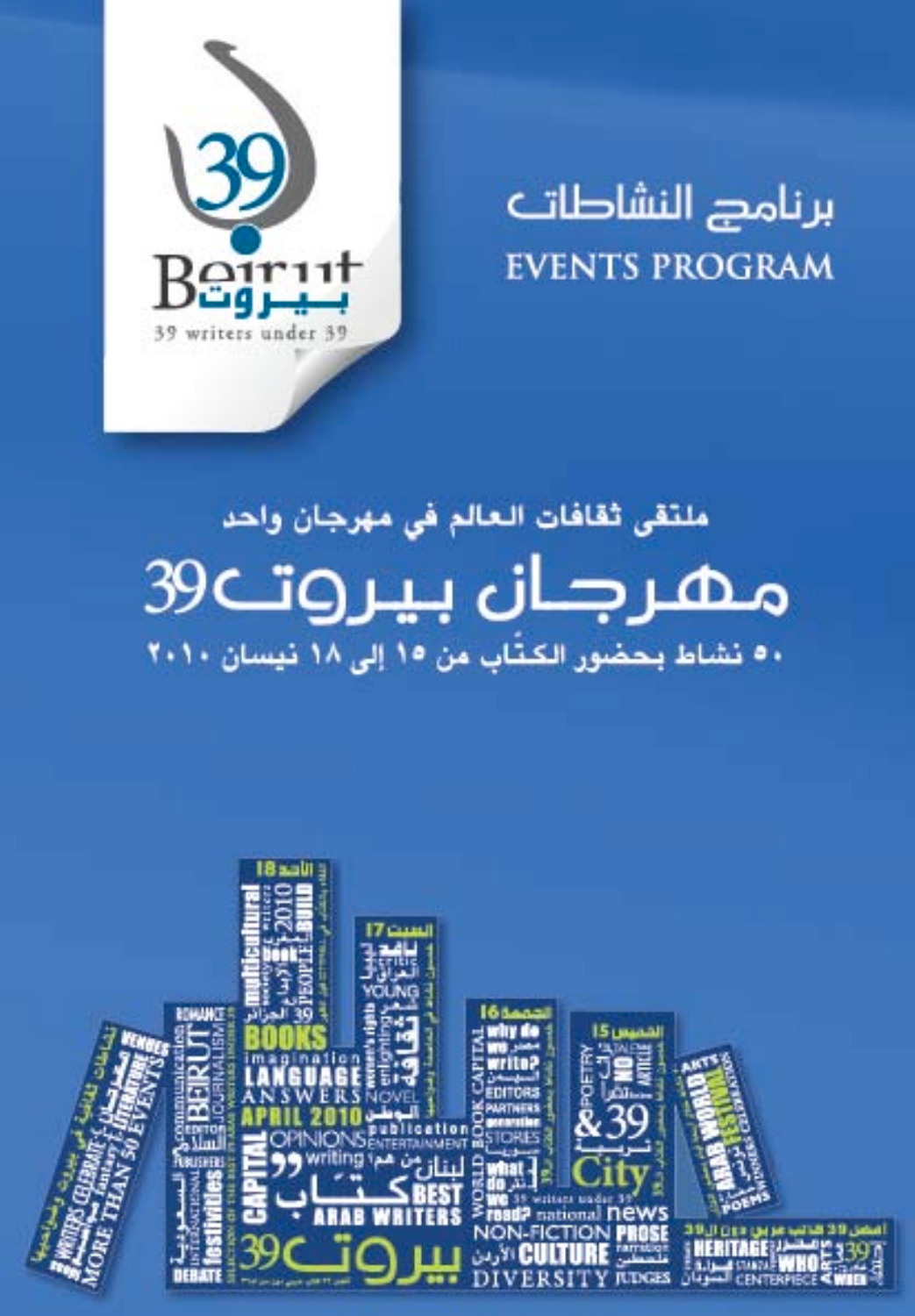In April 2010, Hay Festival is organizing for Beirut World Book Capital 2009/2010, the Festival of 'Beirut 39' which is the celebration of the best 39 Arab writers (fiction/poetry), under 40 years of age as a centerpiece of the **Beirut World Capital festivities** 

Beirut 39 project is hailed as one of the biggest projects for Beirut World Book Capital 2009/2010, and has the full support of the Lebanese Ministry of Culture.

## **The Festival in Beirut**

Dates: 15 - 18 April 2010

Concept: The 39 writers will be invited to Beirut for four days 15-18 April 2010, where approximately 50 events will be organized all over the city, libraries, bookshops, cafes, universities, schools, etc.

Events: The events will be structured around literary topics as a panel discussion with 3-5 authors with a moderator (45 min.), and will be followed by a Q&A session with the audience (15 min.). A book selling / book signing will be organized at the end of the sessions.

## The Legacy: Beirut39 Anthology

The outcome of the project will be the publication of an anthology of short stories of the 39 writers simultaneously in Arabic and English by the Bloomsbury Publishing and Bloomsbury Qatar Foundation Publishing This anthology will be ready for the Festival and will be distributed internationally to increase the access to contemporary Arabic literature and to promote the 39 Arab Writers all over the world.

تنظَّم مؤسسة "هاي فستيفال" بمناسبة بيروت عاصمة عالمية للكتاب 2010/2009، مهرجان "بيروت39" وهو اختيار أفضل 39 كتاب عربي (خيال/شعر) دون سن الـ40 كمحور من مهرجان بيروت عاصمة عالميَّة للكتاب.

يلقى مشروع "بيروت39" الدَّعم الكامل من وزارة الثقافة اللَّبنانيَّة علماً أنه المهرجان الأضخم في إطار بيروت عاصمة عالميَّة للكتاب للعام 2009.

# المهرجان في بيروت

### القاريخ: 15 - 18 نيسان 2010

الفكرة: سيتمّ دعوة الكتَّاب الـ 39 إلى بيروت لمنَّة أربعة أيـام، حيث سيجري حوالي 50 فعالية ونشاط في جميع أنحاء المدينة وفي المكتبات العامة والمقاهي والجامعات والمدارس إلخ...

الفعاليات: ستدور المناقشات حول مواضيع أدبيَّة مختلفة ضمن إطار حلقة نقاش تضم 3-5 كتَّاب بـالإضافة إلى رئيس للجلسة (45 دقيقة). يتبعها جلسة أسئلة وأجوبة مع الحضور (15 دقيقة) يلي هذا النقاش إمضاء كتب من قبل الكتَّاب.

# الذُّتيجة: أنطولوجيا بيروت39

سيرْدُى المشروع إلى إصدار أنطولوجيا من القصص القصيرة بقلم الكتَّاب الـ 39 باللُّغثين العربية والانكليزية عن دار "بلومسبري للنشر" ومؤسَّسة"بلومسبري القطريَّة للنشر". وسيتمَّ التَّرويج لهذه الأنطولوجيا عالمياً بغية زيادة التعريف بـالأدب العربي المعاصر والكتَّاب الـ39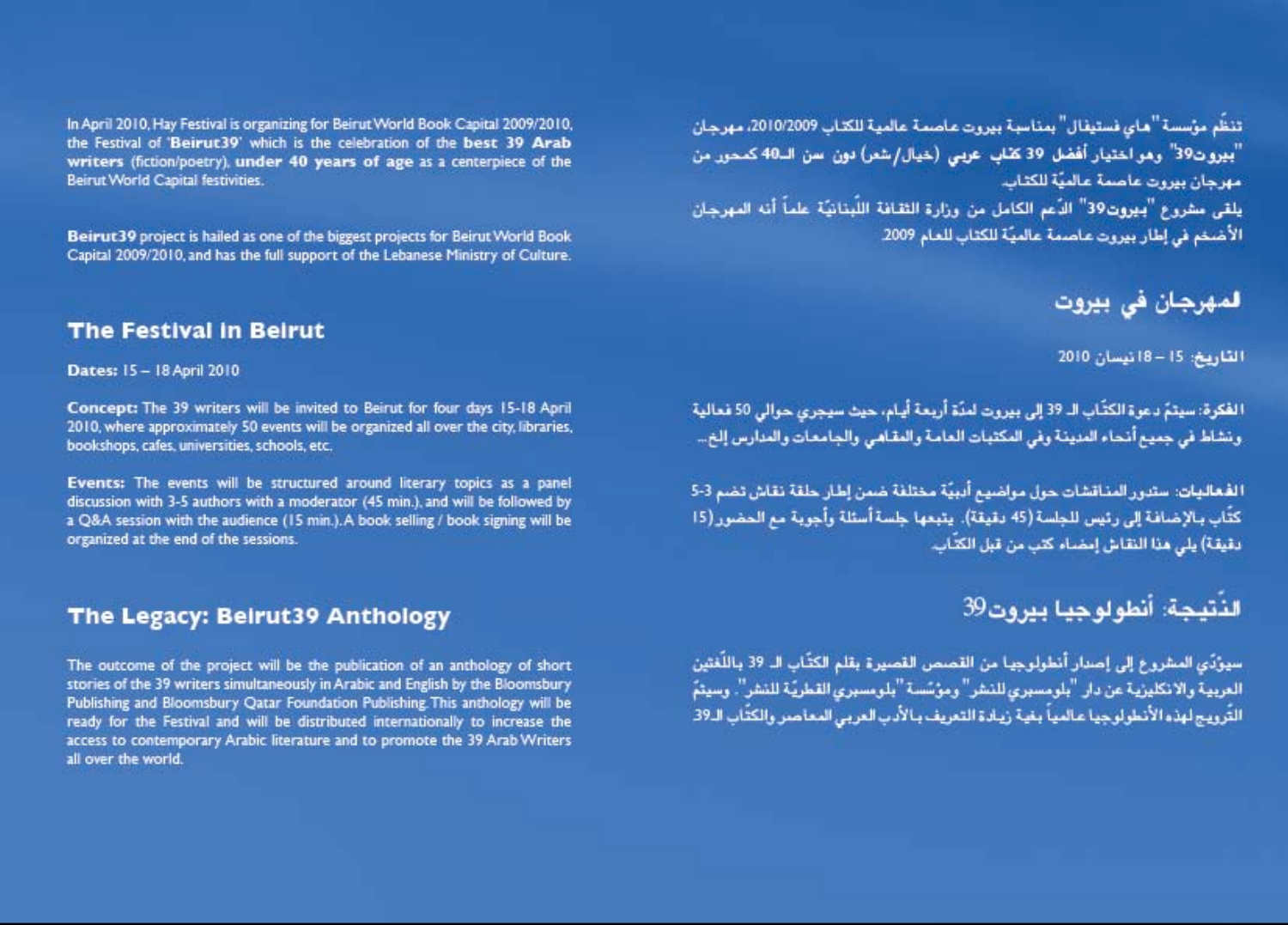

#### Thanks to:

#### Hay Festival, organizers team in London

Cristina Fuentes La Roche, Project Director Raquel Vicedo Artero, Project Manager Izara Garcia Rodriguez, Artists' manager Anita Husen, Eloise Dicker, Andrew Bossone, Muhammad A. Radwan, and Caitlin McNamara, Artists' coordinators Peter Florence, Lyndy Cooke, Cristina Fuentes La Roche, **Producers Hay Festival** Revel Guest, Chair of Hay Festival Charity Trust

With thanks to the judges Dr. Gaber Asfour. Abdo Wazen, Alawiya Sobh, Saif Al Rahbi, and to the Bloomsbury Beirut39 publisher. Bill Swainson and editor Samuel Shimon

### Metaform-X Team, organizer and local partner in Beirut

Sylvain Eid, Pascale Sfeir, Rana Arakii, Chantal Chami. Karim Muhtar, Reem Wahoud, Fayrouz El Hage, Rola Batal, Rayan Bekdache, Samir Moghniyeh, Caline Heloui loelle Abou Farhat Rizkallah - Project Coordinator, Beirut

## شكراً لكل من:

## الغَرِيقَ المنظم في <sup>"</sup>هـاي فَستيغَال<sup>"</sup> في لندن

كرستينا فونتيس لا روش، العديرة العامّة للمشروع راكيل فيسيدو أرتيرو، مديرة المشروع إزارا غارسها رويريغن مديرة الفنانين انيتا هوسن، إلوييز ديكر، اندرو بوسُوني، محمد أ. رضوان، وكايتلين مكتمارا، منسَّقى الفنانين بيتر فلورنس، ليندي كوك، منتجي "هاي فستيفال" ریفیل غست، رئیس ّهای نستیفال تشاریتی تراست"

مع الشكر للجنة التّحكيم د. جابر عصفور، عبده وازن، علوية صبح، سيف الرحبي، وناشر بلو مسبري ببرون39 ابيل سرايتسران، والمحرر سامريل شمعرن.

## فريق عمل ميتافورم أكس، المنظم والشريك المحلى فى بيروت

سيلفان عيد، باسكال صفير، رنا عرقجي، شنتال شامي، کریم المهتار، ریم و حود، فیرون الحج، ریان بکداش، رو لا بعل، سمير مفنية، كالبن حلوي جويل ابو فرجات رزق الله – منسَّفة المشروع، بيروت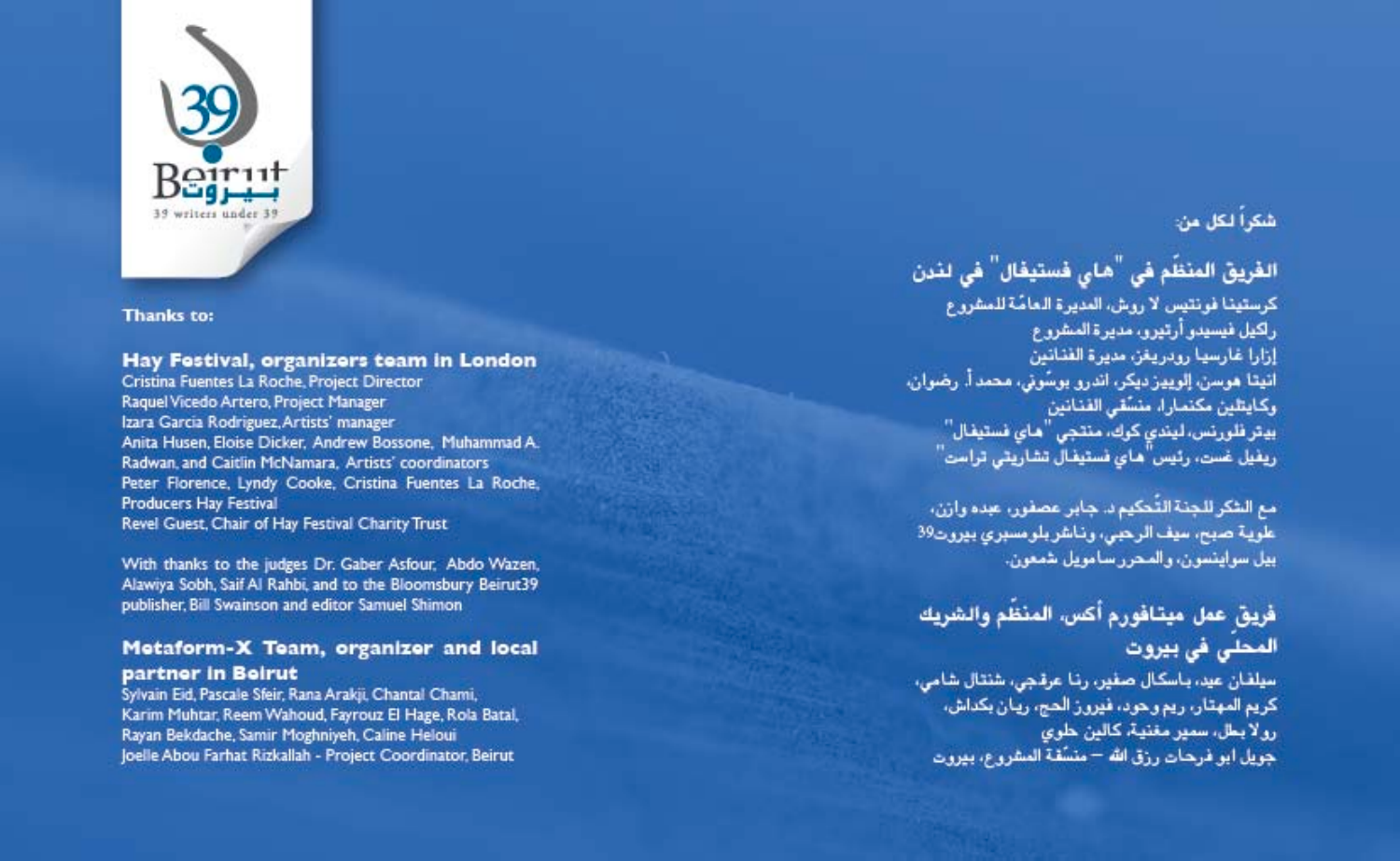# **Venue Addresses**

Ю.

**Court County** 

ستفاكات

s

出版

**ASSABIL** 

inB)

# عناوين النشاطات

#### **Lottin Indian**  $01 - 384128$ بنابة ورونة البلب الشرنة

المامعة اللبثانية الأسركية 01-786456 قريطم

الحركة الثقافية أنطياس 04-406416 كتيسة مار الياس، ماعة أتطياس

> فسعهد فللقائي القرتنبي 01-420246 السقارة الفرنسية، طريق الشام

مسرح المبرنة 01-753010/11 شارع العسراء بتاية سارولا

ملهى ة مربوطة 01-352302 مثلثر بالأبيوين الطابق الأول. علف مكتبة Total of Ad

> مركز الشياب والثقافة 09-213217 - 03-535329 شارع بلدية تبيل مكايل

> > جامعة القنيس يوسف 01-421000 محهد اللغان والترجمة طريق الثقاب سار مفايل

> > > السببان

مبرسة جهران تويتي 01-664647 المنبينة الريناشية

مدرسة كرم الزيثون المختلطة 01-664647 كرم الزيشرن

مكلَّبة بلنية بيروت الحامَّة في الباشورة 01-664647 بتاية الدفاع الموتي، الطابق التالم

Julia in Taisa

 $01 - 664647$ NAVAT مكثبة بليبة ببرون قمامة في موتو

01-664647 الأشرقية

مكتبة بلنبة بيرون فحامة في الجعبتاوي 01-664647 الأشرفية

> مدرسة القبيرين  $01 - 664647$

اللبيرى كثيرس

01-664647 الكورنيش **Lebanese University**  $01 - 384128$ Tayyoungh, Al Balad newspaper bldg

LAU 01-786456 Koreitem

**Cultural Movement Antellas** 04-406416 Mar Elias Church, Antelias

**Centre Culturel Français** 51,420246 French Embany, Damascus road

**Madina Theatre**  $01 - 753010111$ Hamra Street, Saroulla bidg

**T-Marbouta** 01.352302 Pavillon Center, Let floor, behind Antoine bookstore Hamra Beirut

**Youth & Culture Center** 09-213217 or 03-535329 Municipality Street, Zouk Milcael

Université Saint-Joseph (USJ)  $01 - 421000$ Institut de Langues et de Traduction (ILT) Damascus Road, Mar Mikhael

#### **Assabil:**

**Gebran Tueini School** 01-664647 Madina Riadiya

**Karm El Zeytoun Mixed School** 01-664647 Karm el Zeytoun

**Municipal Public Library of Bachoura** 01-664647 Civil Defence bldg, 3rd floor

**Laure Mghayzel School** 01-664647 Ashrafieh

**Municipal Public Library of Monnot** 01-664647 Ashrafish

**Municipal Public Library of Geltawi** 01-664647 Ashrafieh

**Ghbeyreh School** 01-664647 Ghbeyreh

**Kotobus**  $01 - 664647$ Corniche

جامعة البلطو (كلية العلوم) 01-562108 شارع ورمف سرمش مقابل مستنقلي سان جورج، الأشرقية

> مو براغ 03-575282 شارع السراء قرب بنك HSBC

> > جدل يهزنطى 03-330061 شلرع كلراكاس

مقهى لهقاز 03-985529 u01-499099 Andre La La J. J. MARC

ذابي الثقافة 03-212057 ستش بالى بتاية "Odis" السابقة، الخابق السابو، فيه الشياك

مبوزياه عول 01-361236 شارع عمر التأموق، يذاية ستاركي، بلوك "ب"، وسط العديلة

> ژیکو شاوس 03-810688 شارع سيبيز 147، المخالم

سيتي كافيه 01-802288 u01-802286 العفرة شارع الشابات

> سيتي مول 01-905555 4] = نبرية، ماريق المام

مرسة برماتا فغالبة 04-960430/1/2 And And Atlantics

مقهى كالخوون 09-214412 الكسليك، طريق اليحري، قرب سماية

Byblaz طریق مام نوق مصبور، مقابل بناه

منثائع مهايص 03-934436 منطقة حديقة الصنائح، خارع علم الدِّين، بناية مْرَّان الطابق الثاني



adal

the agent there

1380 h.

 $F_{11}$ 

CICITYMALL

Gu

Chocean

لگا

تناءين العسمانة

**University of Balamand** (Faculty of Sciences)  $01 - 562108$ 

Youssef Sursok Street, facing St. Georges Hospital, Ashrafieh

**De Prague** 03-575282 Hamra Street, next to HSBC

**Jadal Bizanty** 03-330061 Karakas

> Lina's 01-499099 or 03-985529 ABC Ashrafiah

**Press Club** 03-212057 Palm Center 7th floor Furn el Chebbak - Previously Cellis Bldg

**Music Hall** 3613640

MusicHall, Omar Daouk St., Starco Bidg, Block B. Downtown Beirut.

**Zico House** 03-810688 Spears Street 147, Sanayeh

**City Café** 01-802286 or 01-802288 Hamra, Sadat Street

**City Mall** 01-905555 14 - Dora Highway

**Brummana High School** 04-960430/1/2 Brunynana main road, facing Kanaan Hotel

**Caffeine / Mocean Club** 09-214412 Kaslik, sea road, next to Samaya

**NDU** 09-208000

Zouk Mosbeh main road, facing **Byblos Bank** 

**Sanaveh Space** 03.934436

Sanayeh Garden area, Alamaddine Street, Fawaz Bidg, 2nd Floor



09-208000

**TIME IN MOTHE BAME** 

هامعة سيدة اللويزة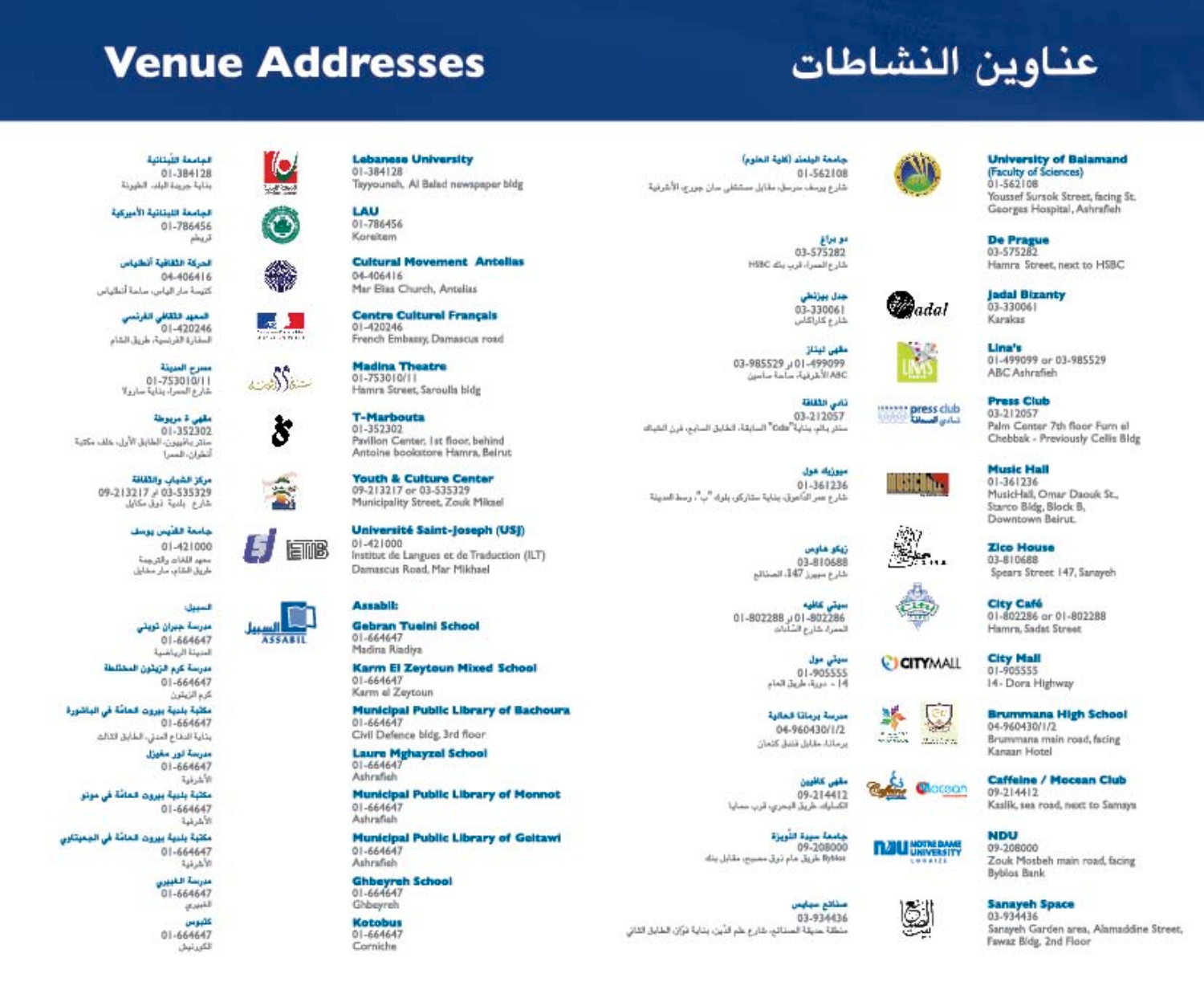









Main Sponsors: